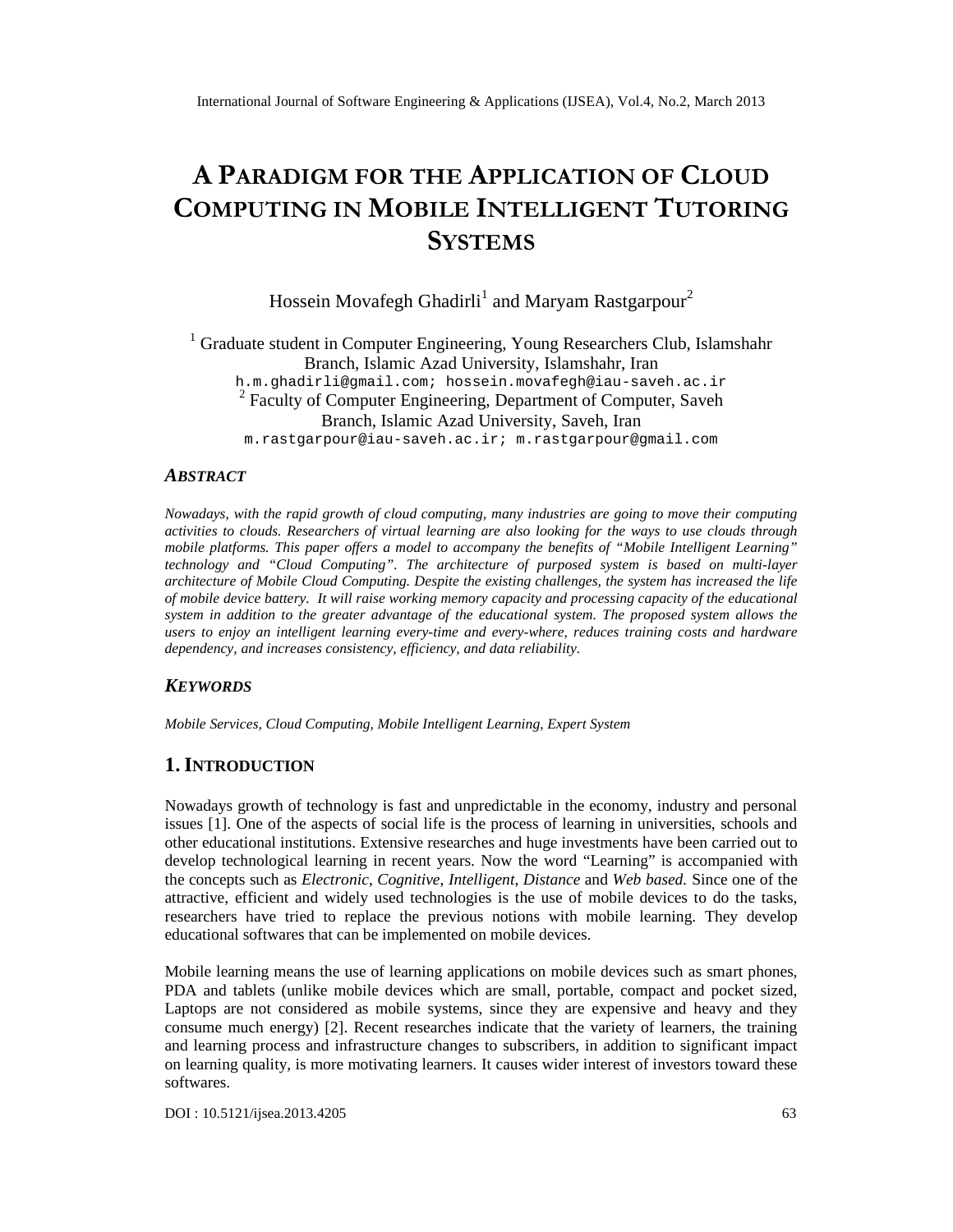At the present, mobile devices are increasing rapidly, since they are the easiest and the most effective communication tools. In addition, their crucial role in human life, when and where to use them are not restricted (called  $ETEW<sup>1</sup>$ ) [3], [4], [5]. Mobile users can use different applications on their devices or receive even different kinds of services through wireless networks distantly.

With increasing propagation of mobile devices technology, the popularity of this device has also increased. Some features such as mobility, optimized and easy to use are of the benefits of mobile devices. Nevertheless, the challenges of the resources of mobile devices (such as short battery life, small memory capacity and low bandwidth) and also of communication (such as mobility and data security) are the reasons for the decrease of service quality.

Cloud computing has been known as the Infrastructure of the next generation [4]. Cloud computing provides users with a way to share distributed resources and services of organizations in a cloud, and a platform and software is provided as a service in that infrastructure [7]. Cloud computing can present benefits for the users in the use of the infrastructures (such as servers, networks and storages), platform (such as firm-wares and operating systems), and softwares (such as applications) with a little cost. In addition, cloud computing providers (such as Google, Amazon, IBM, Sun Microsystems, Microsoft, IBM, and Sales-force) can use their resources flexibly, depending on the demands of the users [4].

Many educational institutions such as universities and schools would like to use software that can be hosted on the cloud; since it allows the final user (such as the softwares on his/her PC) needs no License, installation and maintenance of the softwares [8], [9]. In this regard, some cloud providers like Amazon, Google, Yahoo, Microsoft, etc. also support free hosting of e-learning systems [4]. Thus, this paper tries to present a paradigm for the application of cloud computing in mobile intelligent tutoring systems.

# **1.1. Related Works**

In 2009 a system was introduced that provided private and virtual education for learners with regard to pedagogical rules [10]. But researchers were to transfer the complicate educational systems from PCs to mobile devices. The benefits of cloud computing and mobile learning integration have been pointed out in [11], one of which is increasing the quality of communication between the learner and the teacher. But they are mentioned in detail in section 4.2.

Some mobile applications already extract and aggregate information from multiple phones. Tweetie Atebits for the iPhone uses locations from other phones running the application to allow users to see recent Twitter posts by nearby users [12]. Video and photo publishing applications such as YouTube and Flickr allow users to upload multimedia data to share online. The Ocarina application Smule for the iPhone allows users to listen to songs played by other users of the application, displaying the location of each user on a globe. Such smartphone applications are "push"-based and centralized, meaning that users push their information to a remote server where it is processed and shared [12].

*Cornucopia* is one of the implemented examples of the proposed system, designed for the research affairs of undergraduate Genetic learners, and *Plantations Pathfinder* which was also designed to provide information for them, qua farms and gardens information were shown on mobile devices for visitors [13].

<sup>&</sup>lt;sup>1</sup> Every Time and Every Where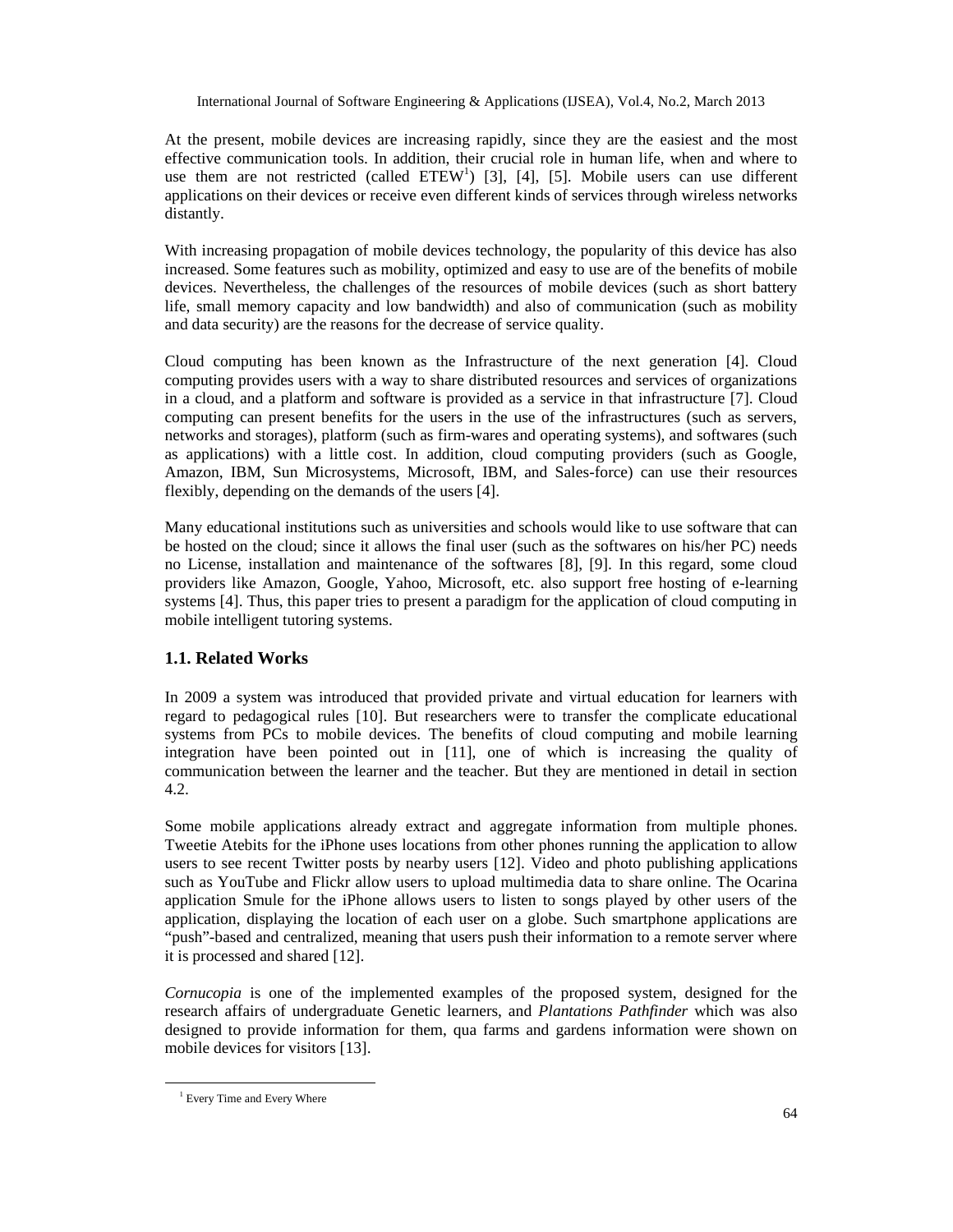Another example of the system was presented in [14] that teaches some courses on image/video processing; using a mobile phone, learners are able to compare a variety of algorithms such as deblurring, denoising, face detection and image enhancement used in mobile applications.

The rest of this paper is organized as follows. Section 2 investigates mobile intelligent learning systems and its challenges. It also explains cloud computing and its derivative namely mobile cloud computing. Section 3 presents the proposed system in this paper and discusses its architecture. System evaluation is carried out in detail in section 5. Finally, the paper concludes in section 5.

## **2. MATERIALS AND METHODS**

Cloud computing is not only related to personal computers, it also affects and heavily impact the mobile technology. In Mobile Cloud Computing both the data storage and the data processing happen outside of the mobile device i.e. when we combined concept of cloud computing in mobile environment. In Mobile Cloud Computing scenario all the computing power and data storage move into the mobile cloud[15]. In fact Cloud has generated many resources which can be used by various educational institutions and streams where their existing/proposed web based learning systems can be implemented at low cost.

#### **2.1 Mobile Intelligent Learning System**

Since 1980 that the use of computers began in learning process [16], the researchers have so far tried to make the educational systems more effective and easier. With the emergence of the phenomenon of AI now few systems can be found that does not use the minimum intelligence; In this context, the idea of integrating "intelligence" feature and static e-learning systems was also formed that resulted in the increased effectiveness of these systems in users' speed, quality and amount of learning.

Another aspect of e-learning systems is learning easiness. Users are often interested in being trained in anytime and anyplace they wish[17].

Not very long lifetime passes from the e-learning web-based systems; nevertheless one of the main factors that led to the use of "mobile learning" instead of "web-based learning" is the learners' lack of access to a computer (connected to internet). Reports show that in 2005, in many schools, there is one computer for every learner and the lowest rate of "computers to learners" is about 1 to 3 [18]. Though these factors do not represent the majority of the school's situations, but a 9% increase is observed in the use of handheld computers since 2003 [19]. These factors show a positive trend in the use of handheld computers at schools and it allows learners to balance their use of technology at home and school.

Applying mobile devices, universities, schools and other educational establishments can provide conditions for the use of intelligent learning systems without financial resources and construction of computer labs [20]. Learner can easily have educational system on their mobile devices and transport them between home and school. Mobility lets these systems also be used outside of computer labs and classrooms. As a result, opportunities can also occur for learners to learn at home and in other locations. SO, universities, schools, and shopping centers' administrators can share a number of mobile devices for learners instead of computer labs and expensive PCs.

Generally, the benefits of cloud computing in e-learning can be divided into four groups [21]:

- reducing the costs of using resources
- flexibility in the use of infrastructure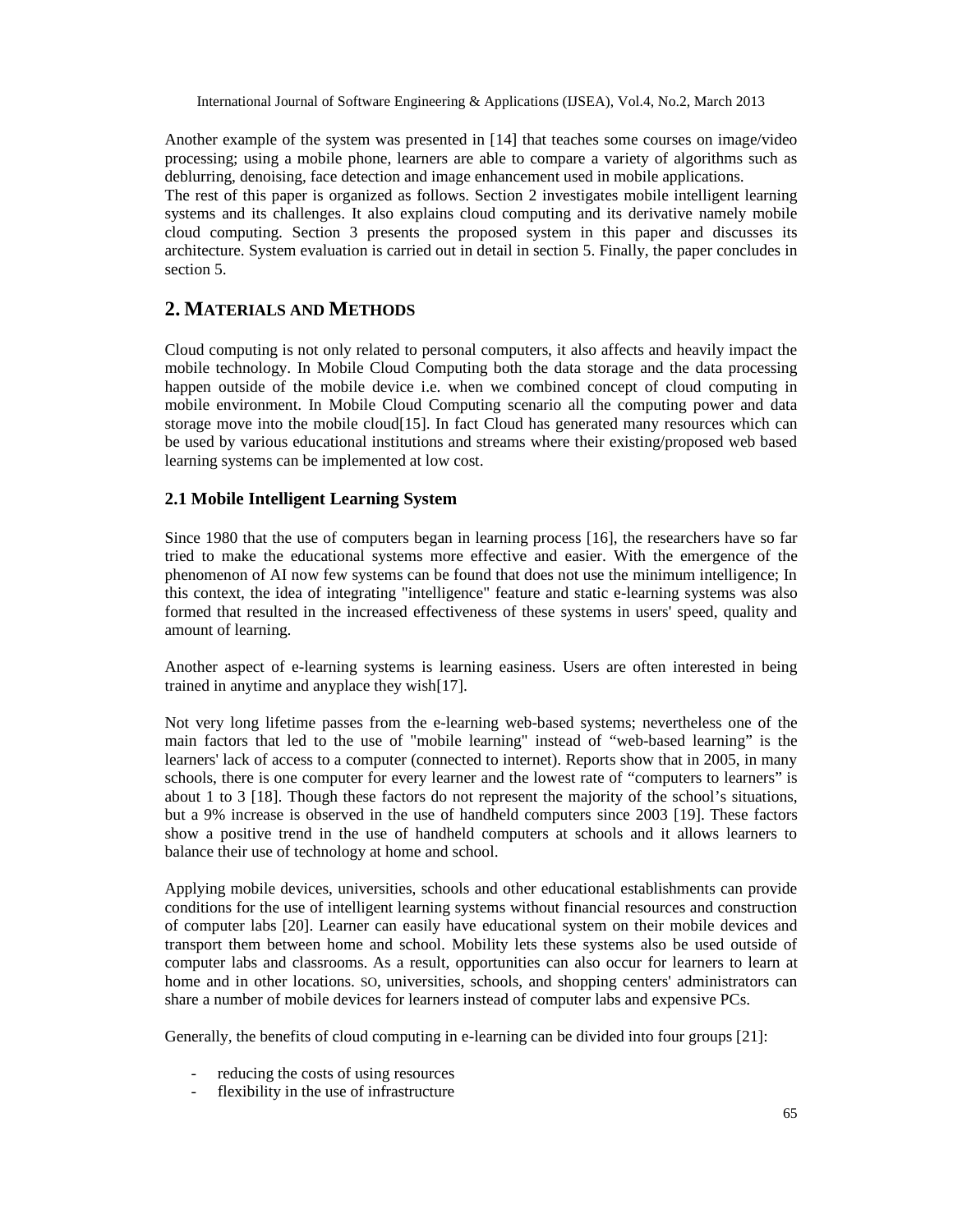- increased availability
- the client is the end user

Intelligent Tutoring System will make a specific model of learner's knowledge and characteristics and this model will get perfect during the interaction between the system and the learner. This model is compared with the domain model in the system to determine an appropriate strategy for tutoring learner [3]. It should be noted that users are not always in a fixed location or it is not possible for them to have free access to the internet all the time. Therefore, researchers have taken advantage of the potential of mobile devices to enable data transfers on intelligent learning application systems [2] and create "mobile intelligent tutoring systems" facilities.

The main characteristics of a mobile intelligent tutoring system are portability and intelligence; however, these systems also have disadvantages compared to desktop-based systems. Mobile intelligent tutoring systems face some challenges such as "implementation difficulty", which are discussed in Table 1.

| <b>Field</b> | <b>Description of challenge</b>                                                                                        |
|--------------|------------------------------------------------------------------------------------------------------------------------|
| Interface    | Small monitor (2-5 inch)<br>- Difficult design as a single window<br>- Limited data entry with a small keyboard        |
| Application  | - Using for a short time, from few seconds to few minutes<br>- Having the role of the client with no content of itself |
| Architecture | - Low memory capacity<br>Needing a cellular network or wireless internet                                               |

Table 1. Challenges of a Mobile Intelligent Tutoring System [22].

# **2.2 Cloud Computing**

The NIST<sup>2</sup> defines *Cloud Computing* as follows [23]:

It is a model for enabling ubiquitous, convenient, on-demand network access to a shared pool of configurable computing resources (e.g., networks, servers, storage, applications, and services) that can be rapidly provisioned and released with minimal management effort or service provider interaction. Cloud computing is a new computational method in which the infrastructure, platform and software is provided as a service. Using different computing resources, members of cloud computing can easily solve their problems by a cloud, and it gives users a lot of flexibility.

In fact, cloud computing can remove the limitations of the network and its hardware components and attract a lot of attention through its services to many components (Figure 1).

<sup>2</sup> National Institute of Standards and Technology (NIST)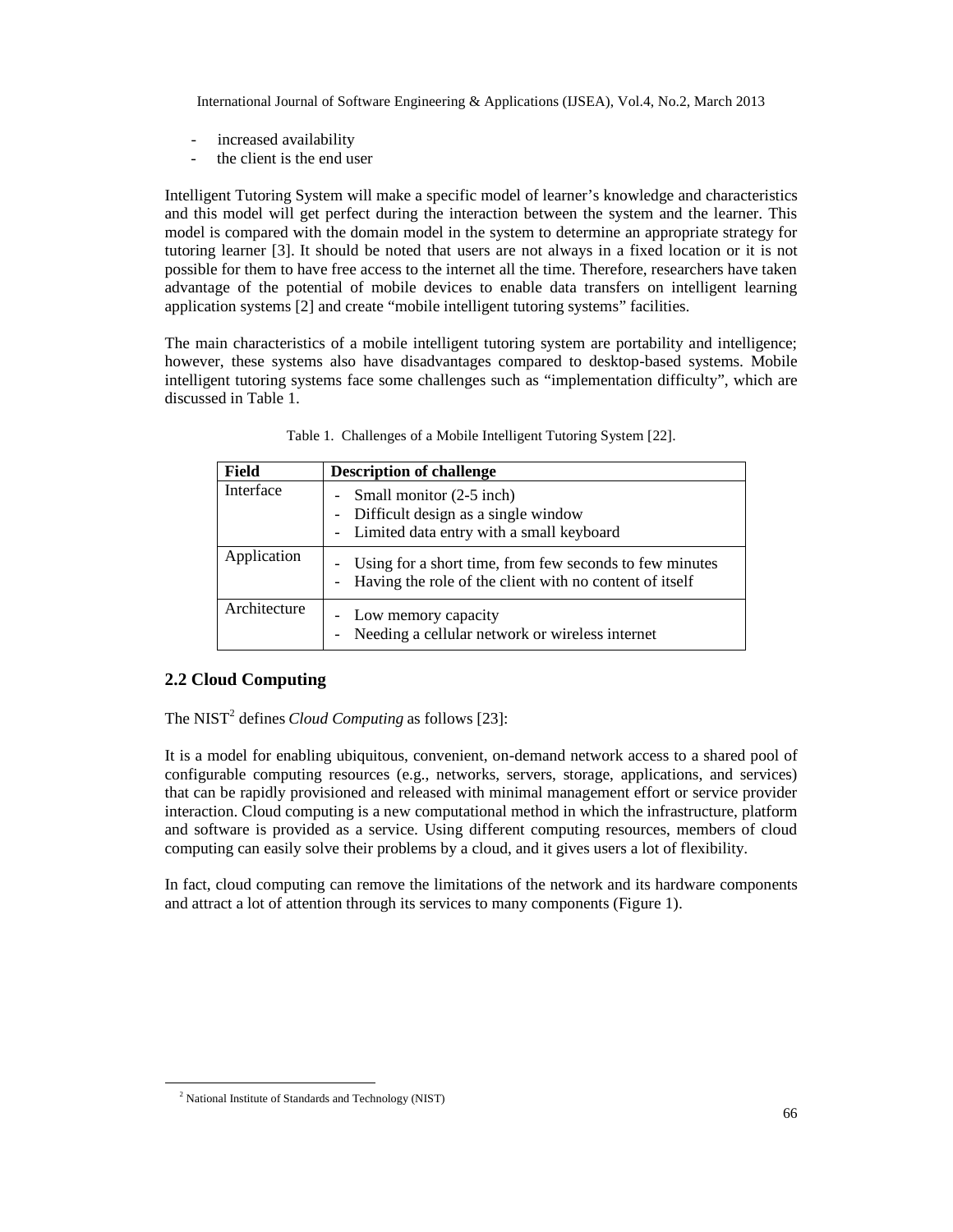

Figure 1. Cloud Computing Clients

The great popularity of cloud computing is because of "computing" transfer; Instead of the local machine, the data center, located on the clouds, is responsible for computing task. So any device such as mobile phones, rather than doing difficult and complex calculations, will be able to send equation parameter to a service in a cloud and receive a quick response to it [24].

Cloud computing is generally a large-scale distributed network, which is implemented based on a number of servers (within the data center). This cloud model promotes availability and is composed of five essential characteristics, three service models, and four deployment models [23].

#### **2.2.1 Essential Characteristics**

- 1) *On-demand self-service.* A consumer can unilaterally provision computing capabilities, such as server time and network storage, as needed automatically without requiring human interaction with each service's provider.
- 2) *Broad network access.* Capabilities are available over the network and accessed through standard mechanisms that promote use by heterogeneous thin or thick client platforms (e.g., mobile phones, laptops, and PDAs).
- 3) *Resource pooling.* The provider's computing resources are pooled to serve multiple consumers using a multi-tenant model, with different physical and virtual resources dynamically assigned and reassigned according to consumer demand. There is a sense of location independence in that the customer generally has no control or knowledge over the exact location of the provided resources but may be able to specify location at a higher level of virtuality (e.g., country, state, or data center). Examples of resources include storage, processing, memory, network bandwidth, and virtual machines.
- 4) *Rapid elasticity.* Capabilities can be rapidly and elastically provisioned, in some cases automatically, to quickly scale out, and rapidly released to quickly scale in. To the consumer, the capabilities available for provisioning often appear to be unlimited and can be purchased in any quantity at any time.
- 5) *Measured Service.* Cloud systems automatically control and optimize resource use by leveraging a metering capability at some level of abstraction appropriate to the type of service (e.g., storage, processing, bandwidth, and active user accounts). Resource usage can be monitored, controlled, and reported, providing transparency for both the provider and consumer of the utilized service.[23]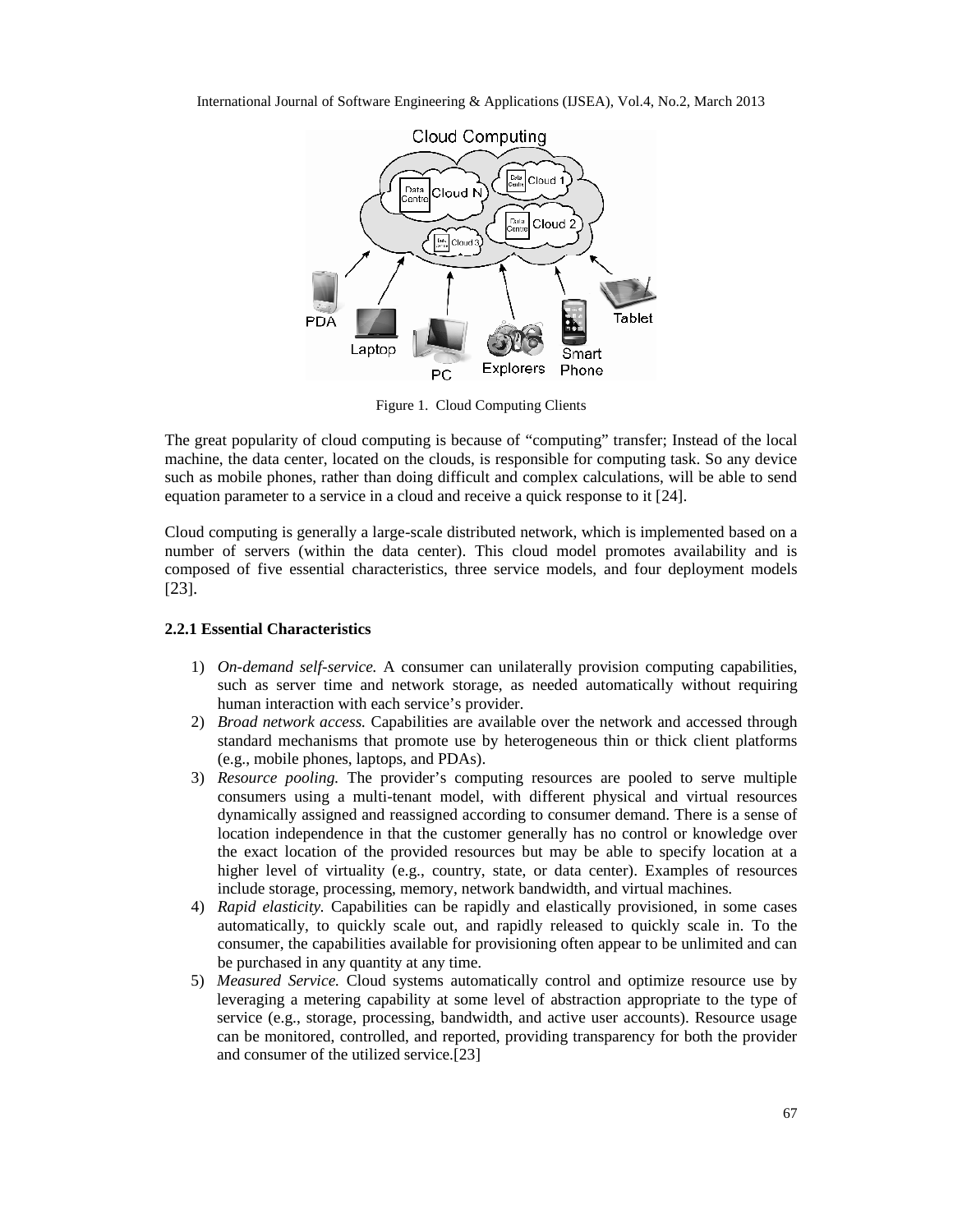#### **2.2.2 Service Models**

Cloud services, illustrated in Figure 2, are usually based on three layers [4]:

- 1) *Data Center* layer provides the required hardware and infrastructure of the clouds. In this layer, there are a number of servers connected to high-speed networks. Data centers are often located in places with the ability of high voltage power supply and away from any dangers.
- 2) *Infrastructure as a Service (IAAS)* is located on the data center which provides hardware, storage, servers and network components and the use these resources is based on users' needs; some examples of this layer are *Amazon Elastic Cloud Computing* and *Simple Storage Service(S3)*.
- 3) *Platform as a Service (PAAS)* is proposed as a developed environment for traditional software's building, testing and developing. Some examples of this layer are *Google App Engine Microsoft Azure*, and *Amazon Map Reduce/Simple Storage Service*.
- 4) *Software as a Service (SAAS)* provides an application distribution with special needs. In this layer, users can have access to their information and applications through internet and by paying for their own consumption. *Salesforce* is one of the pioneers in providing services in this way.



Figure 2. Architecture of Service-Oriented Cloud Computing [4]

## **2.3 Mobile Cloud Computing**

In [25], mobile cloud computing (MCC) has been introduced as a new paradigm for mobile applications, in which, instead of running mobile software on mobile devices, it will be transferred to a centralized and powerful computing platform in the cloud. Simply "mobile cloud computing" refers to an infrastructure in which two operations "data storage" and "data processing" is done outside of the of mobile devices platform [26]. Centralized applications on clouds are available using a wireless connection.

Systems based on cloud computing, were introduced immediately after introducing mobile cloud computing technologies. Since these systems were able to reduce the development and implementation of mobile applications, so they attracted investor's attention as a profitable business; on the other hand, researchers mentioned it as a way to achieve *Green IT* [27].

MCC is a cloud service platform supporting many mobile application scenarios. Here, we just name a few: mobile health, mobile learning, mobile banking, intelligent transportation, smart grid/home, mobile advertising, urban sensing, disaster recovery, mobile entertaining/gaming, mobile social networks, and mobile enterprise solutions [28].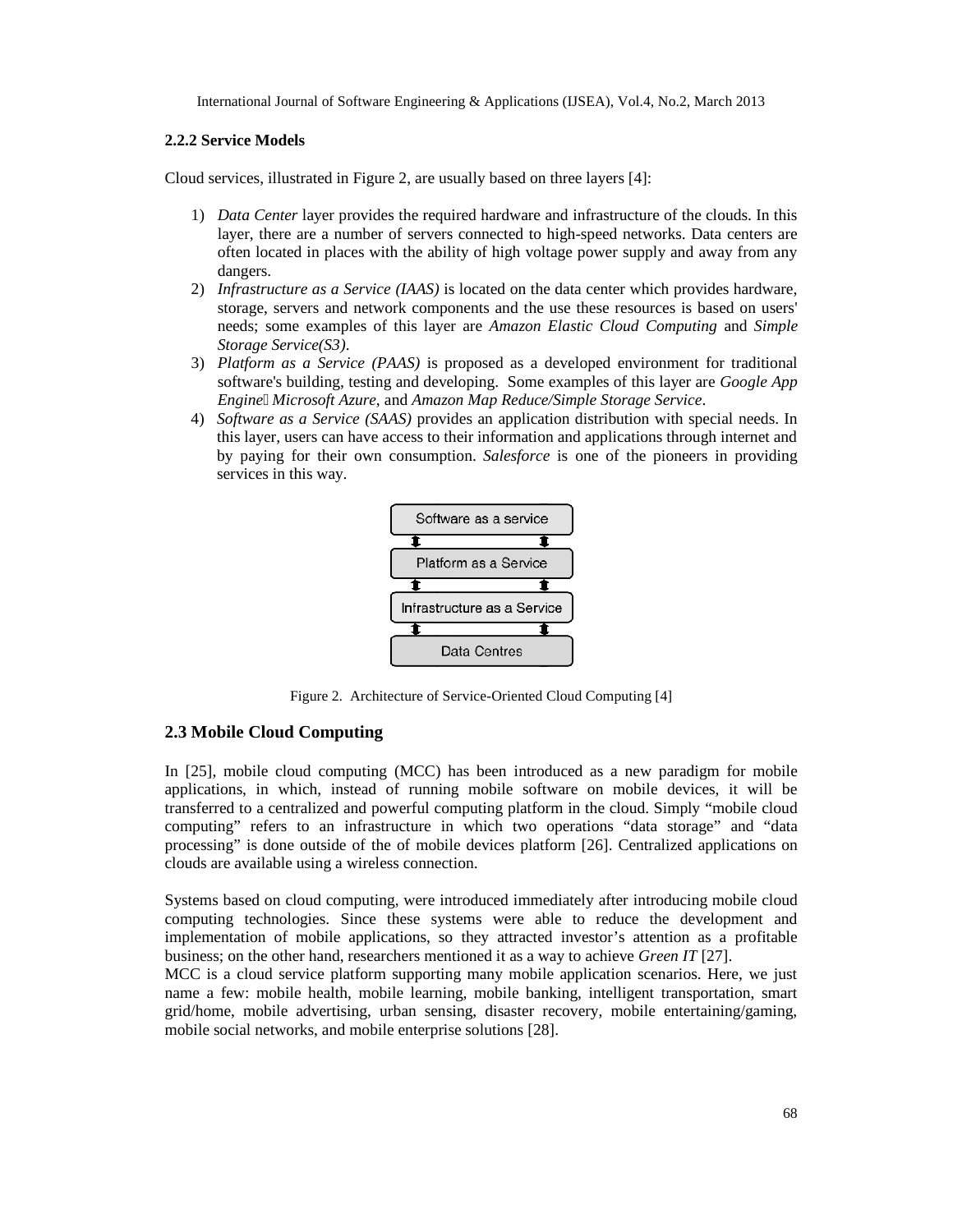## **4. THE PROPOSED SYSTEM**

The purpose of this study is to provide a model for integrating cloud technology with two components, *intelligence* and *mobile learning*, and a system derived from mobile cloud computing architecture.

In this model, instead of a powerful processor and large memory on their mobile devices, mobile users can use memory and processors in the clouds to run their programs. Any user connects to a private cloud environment, using his/her mobile device and username and password after authentication.

In a cloud environment, an intelligent learning system has been uploaded on one/several data centers and has saved a profile for each user. The mentioned learning system, using an expert system recognizes and offers the appropriate educational content based on user's talent, prior knowledge and characteristics [2].

The application of cloud computing to create virtual and private learning environments was welcomed by many institutions, since it reduced their costs and even sometimes made them free.

#### **4.1. System Architecture**

The proposed system architecture is shown in Figure 3. In this figure, mobile devices are connected to the Internet by the Base Transceiver Station. First, user's inquiry and data (such as user ID and location) are sent to the central processor. Then, "validation", "authorization" and "user accounts management" are carried out by mobile network operators.



Figure 3. The Proposed System Architecture

User application is delivered to the cloud via internet. By processing the request, the cloud controller determines the appropriate service within the cloud. The service has been provided with the concepts "useful computing", "virtualization" and "Service Oriented Architecture".

Within the cloud, web server acts as an interface of Intelligent Learning Server and internet network. It also encodes the generated content so that it can be transferred by the web and displayed on mobile devices.

The intelligent learning server extracts educational content tailored to each user by an expert system and the existing information on the four existing databases [20].There are four main databases in this framework:

*Concepts Database* keeps users' inherited characteristics.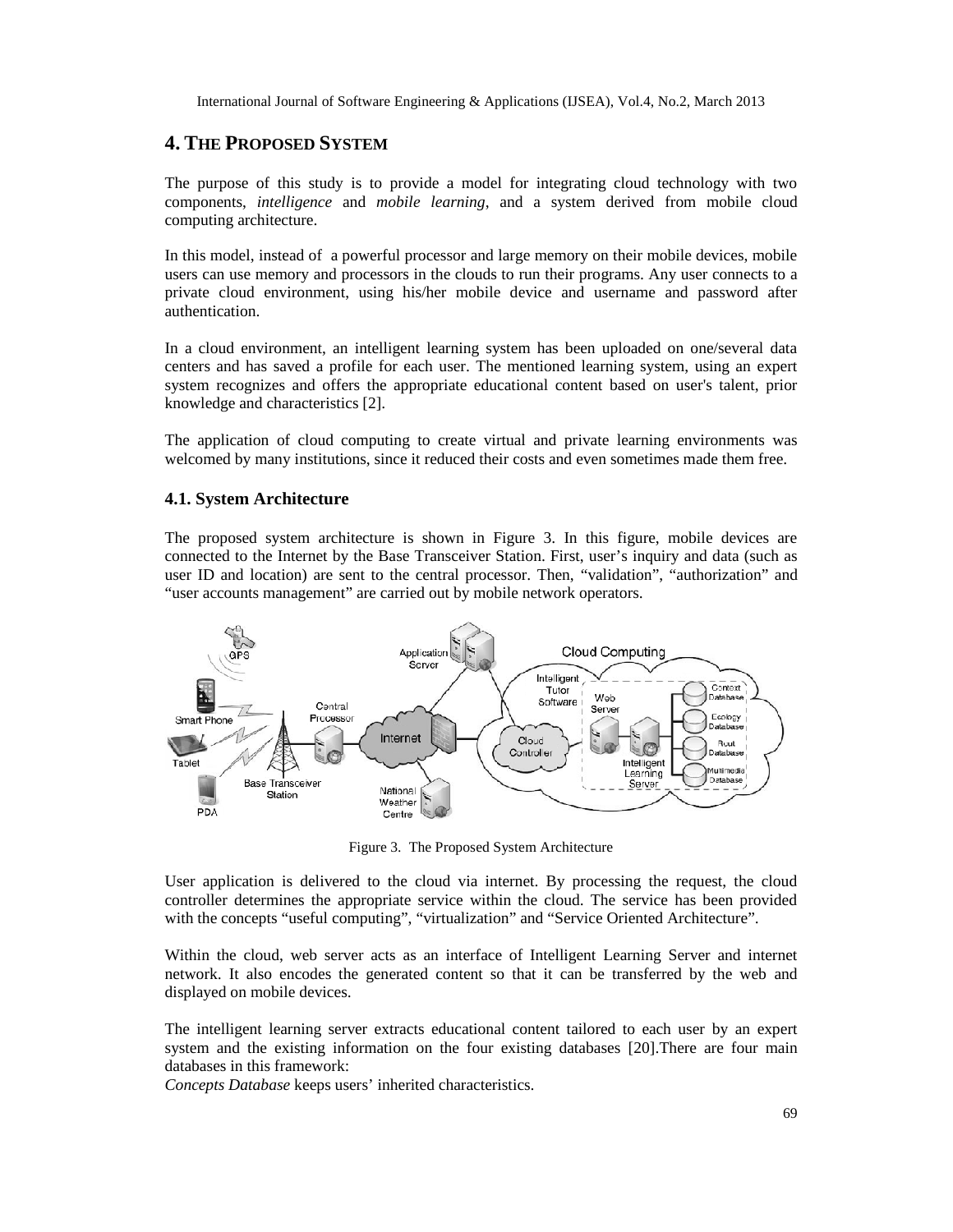*Ecology Database* keeps features of mountains, beaches, vegetation, animals, insects, and so on. *Routing Database* keeps local and geographic tips with regard to the information of the *National Weather center* about data transfer routes.

*Multimedia Database* save user-system interaction messages (e.g. text, audio, video and images).

The proposed system uses four-layer architecture as shown in Figure 2 and discussed in section 3. In order to demonstrate the impact of cloud models with user's needs, applying this architecture is very common [29].

# **5. SYSTEM EVALUATION AND DISCUSSION**

This section explains the advantages and disadvantages of the proposed system for evaluation. In general, the advantages of the proposed system are given below:

- *The battery life of mobile devices increases*. Battery life is one of the main concerns of the users when they use mobile devices. When using intelligent learning systems on mobile devices, CPU, monitor, and memory spend a lot of time and electrical energy to do complex calculations, while using the cloud for processing and storage results in saving battery and helps the user to run the application faster. The conclusion of an evaluation [30] has shown that in distant processing, electrical power consumption is reduced to more than 45 percent.
- *Information storage space and processing capacity increases.* Limited space of memory on mobile devices doesn't allow users to store heavy educational content and profiles. But the data center of the cloud will provide an appropriate storage space for the mobile applications and enables them to manage the user and application information through a wireless connection. *Amazon Simple Storage Service* and *Image Exchange* are examples that provide a large storage space inside the clouds for mobile users [31]. Complicate applications require a lot of time and energy to run and, meanwhile, the hardware limitations of mobile devices prevent users to take advantage of these systems. So the proposed system, utilizing the clouds, reduces the cost of implementing these applications.
- *Reliability and Efficiency increases*. In order to increase reliability, data storage and running applications on clouds are more effective than mobile devices. Because, data and application are stored on several servers, and several back-up copies of the data are taken, as well.
- *Learning costs are reduced*. Cloud-based educational applications are considered free or low-cost way for teachers and learners since the data storage and processing is transmitted to a data center in the cloud [21].
- *File format compatibility is improved*. There is more consistency to open the files in this system.
- *It is not dependent on hardware*. In this system, if the user's mobile device changes, there will be no compromising in running programs and opening documents, and it will require no special hardware or software to buy, as well.

Thus, cloud computing is considered as a solution for mobile computing [4]. But despite the advantages of the proposed system, the system also faces challenges and disadvantages mentioned below:

Internet speed can affect the quality of learning.

For long-term training courses, it is more efficient to purchase a server and operate a data center than to utilize the clouds [24].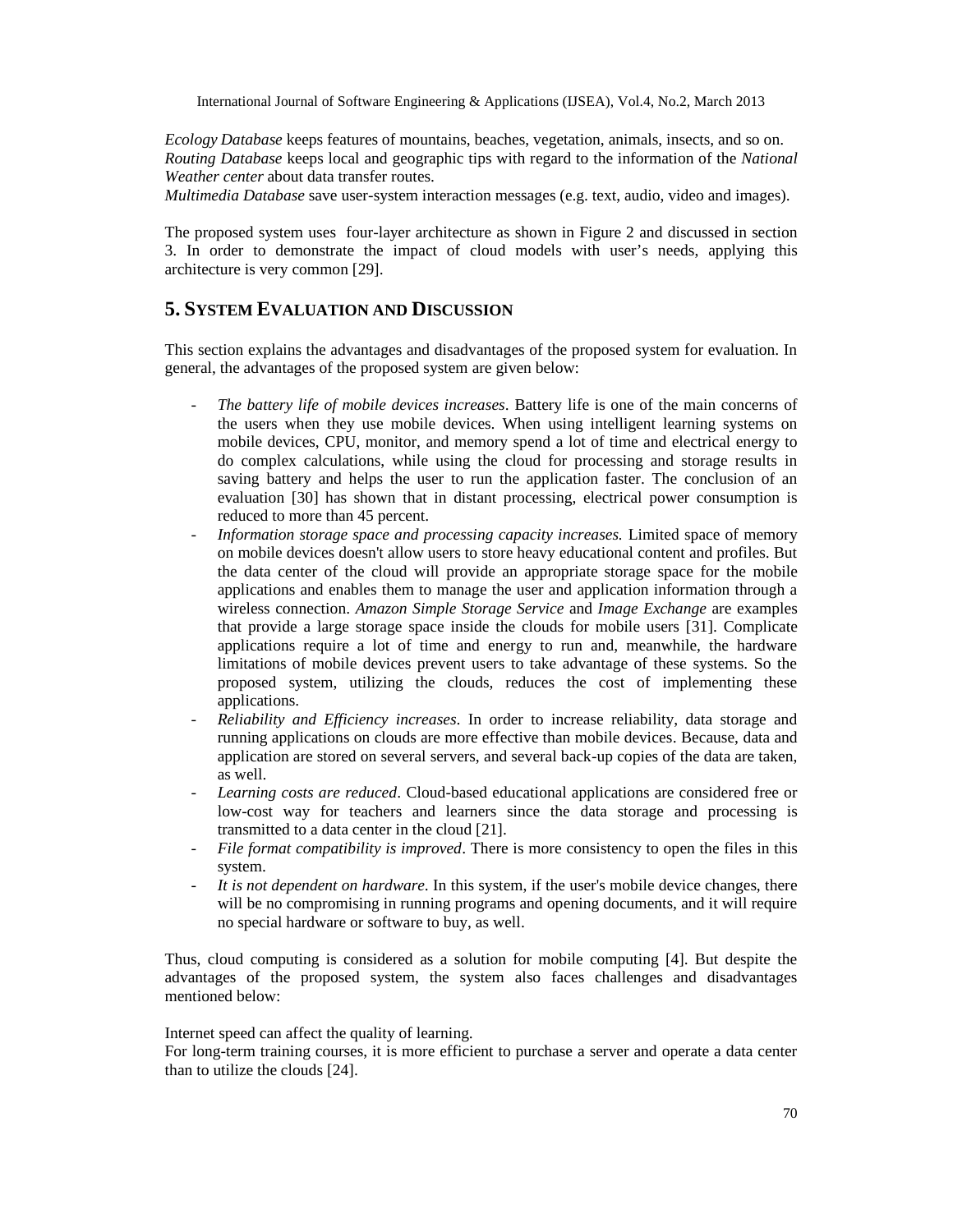Learners' lack of skills in using mobile devices' educational systems has been considered as one of the disadvantages of the proposed system similar to the ref. [31].

The biggest concern of using clouds is their security, which has become a very important and critical issue [32], since both the software and its data are located on remote servers, and they may stop working or get crashed with no error display or even be attacked by hackers. In September 2009, according to a behavioral study by *International Data Corporation (IDC)*, those basic challenges of cloud computing identified by organizations were determined, five of which are shown in Figure 4 [33].



Figure 4. Acceptable Challenges in Cloud Computing [32]

# **6. CONCLUSIONS**

Mobile devices such as smart phones or tablets have a lot of popularity among users. This issue will pave the ground for the rise of mobile learning. The proposed model in this paper will be much appreciated in the future, because it is the result of the combined benefits of both mobile learning and cloud technologies. The applications can be run "distantly" and via mobile devices for the user in this model.

One of the major components of the proposed model, is the supercomputing which is responsible for computing and data storage required for mobile applications. This system provides a way to share resources and services among different users and helps to make learning for all users at any location possible. On the other hand, several companies are also able to share documents and files needed for training users within clouds.

Intelligent learning programs and data will be uploaded on the "data center" layer within the cloud. This system's architecture is based on multiple-layer architecture of mobile cloud computing. In systems implemented with the proposed model, the relationship between quality of service (QoS) and quality of experience (QoE) as a benchmark for measuring the performance of cloud-based systems is required. It has some valuable advantages as follows. It makes intelligent learning possible every-time and every-where. It can increase the battery life of mobile devices while using the educational system as well as raises the space of working memory and processing capacity of the education system. It also reduces learning costs and hardware dependency, and increases consistency, efficiency and reliability.

## **REFERENCES**

- [1] M. Evangelos, "Using the familiar: how m-learning (SMS texting) can enhance the student learning experience," Middlesex Journal of Educational Technology 1, no. 1, 2011.
- [2] H. Movafegh Ghadirli and M. Rastgarpour, "An Adaptive and Intelligent Tutor by Expert Systems for Mobile Devices", International Journal of managing public sector information and communication technologies (IJMPICT), 2012- accepted for publication.
- [3] H. Movafegh Ghadirli and M. Rastgarpour, "A Model for an Intelligent and Adaptive Tutor based on Web by Jackson's Learning Styles Profiler and Expert Systems", Lecture Notes in Engineering and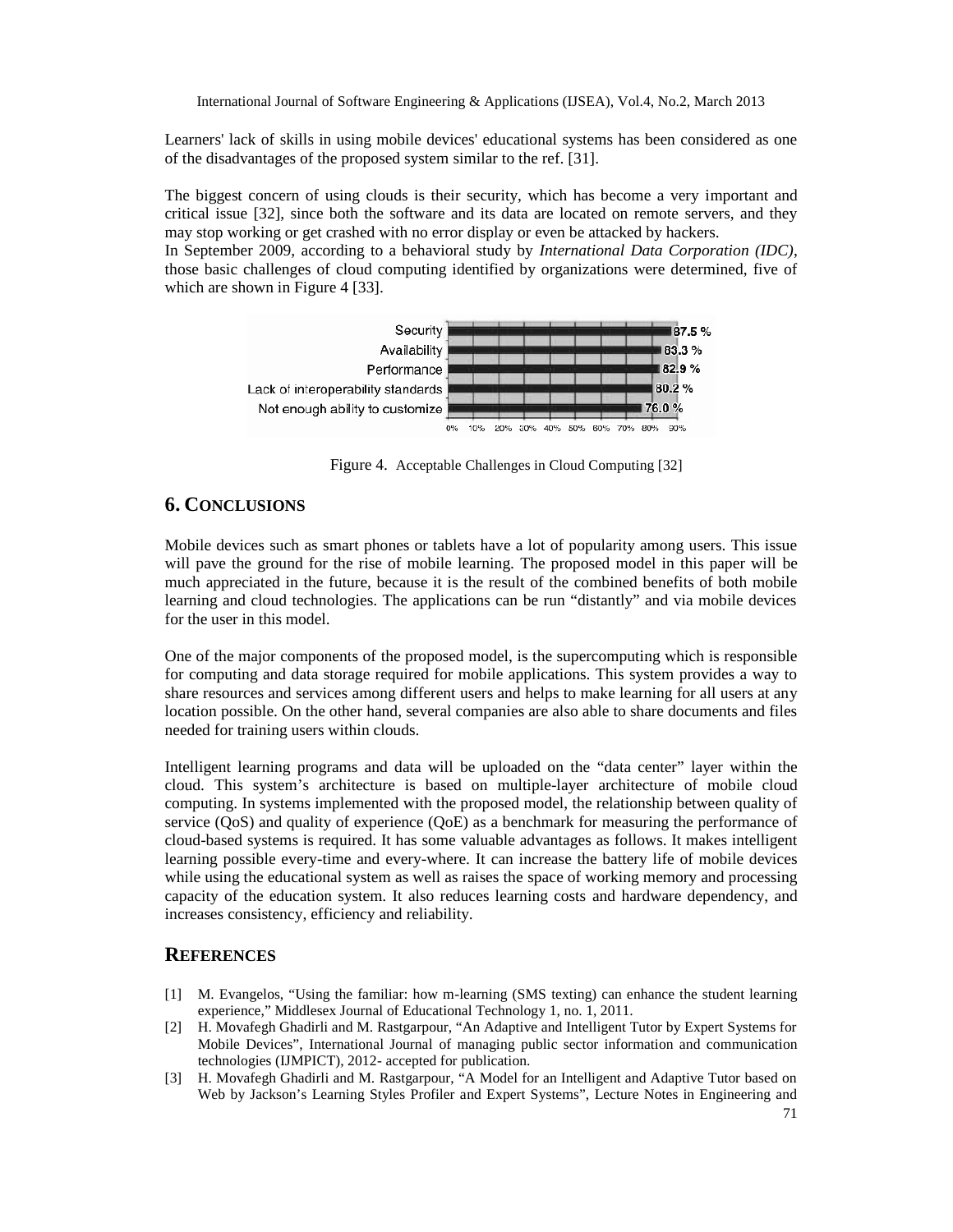Computer Science: Proceedings of The International MultiConference of Engineers and Computer Scientists 2012(IMECS 2012), 2012. 1: p.658.

- [4] H. T. Dinh, et al., €A survey of mobile cloud computing that ecture, applications, and approaches,• Wireless Communications and Mobile Computing, 2011.
- [5] H. Movafegh Ghadirli and M. Rastgarpour, €A Websed Adaptive and Intelligent Tutor by Expert Systems,• in The Second International Conference on Advamcesomputing and Information Technology (ACITY 2012), Chennai, India, 2012.
- [6] M. Satyanarayanan, €Fundamental challenges in mobile computing,• in Proceedings of the 5th annual ACMsymposium on Principles of distributed computing, 1996, pp. 1
- [7] K. Patidar, et al., €Integrating the Trusted Computing Platform into the Security of Cloud Computing System•,In Proceedings of International Journal of Advanced Research in Computer Science and Software Engineering, 2012.
- [8] R. Kwan, R. Fox, F. Chan, P. TsangEnhancing Learning Through Technology: Research on Emerging Technologies and Pedagogies,• World Scientific, 2008.
- [9] N. Richard, €The Tower and the Cloud,• EDUCAUSE, 2008.
- [10] M. Al-Zoube, "ELearning on the Cloud," International Arab Journal de ehrology, vol. 1, pp. 58-64, 2009.
- [11] W. Zhao, Y. Sun, L. Dai, €Improving computer basis teaching through mobile communication and cloud computing technology,• in Proceedings of the 3rd International Conference on Advanced Computer Theory and Engineerin CACTE), 2010, pp. 452454.
- [12] E. E. Marinelli, €Hyrax: Cloud computing on mobile devices using mapreduce,• DTIC Document2009.
- [13] R. Rieger, G. Gay, €Using mobile computing to enhance field study,• in Proceedings of the 2nd international conference on Coputer support for collaborative learning (CSCL), 1997, pp. 226.
- [14] R. Ferzli, I. Khalife, €Mobile cloud computing educational tool for image/video processing algorithms,• in Digital Signal Processing Workshop and IEEE Signal Processing Education Workshop (DSP/SPE), 2011.
- [15] A. Khan and K. Ahirwar, "Mobile cloud computing as a future of mobile multimedia database," International Journal of Computer Science and Communication, vol. 2, pp223192011.
- [16] K. Eustace,  $\epsilon$ Educational value of learning in conventional and complementary computing education,• in Proceedings of the 16th National Advisory Committee on Computing Qualifications (NACCQ), Palmerston North, New Zealand, 2003, pp.6523
- [17] H. Movafegh Ghadirli and M. Rastgarpour, €A Web based Multilingual Intelligent Tutor System Based On Jackson,s Learning Styles Profiler and Expert Systems•, IAENG Transactions on Electrical Engineering Volume 1- Special Issue of the International MultiConference of Engineers and Computer Scientists 20,1 World Scientific accepted for publication.
- [18]`J. Wells and L. Lewis, €Internet Access in U. S. Public Schools and Classroom \$200994 NCES 2007-020),• National Center for Education Statistics, Washington, DC, 2006.
- [19]`US Department of Commerce, Sation Online, 2004.
- [20]`Q. Brown, €Mobile intelligent tutoring system: moving intelligent tutoring systems off the desktop,• Drexel University, 2009.
- [21]`N. M. Rao, et al.,  $\in$ Cloud computing through molder ing,• arXiv preprint arXiv:1204.1594, 20.
- [22]`K. Patidar, et al., €Integrating the Trusted Computing Platform into the Security of Cloud Computing System•,In Proceedings of International Journal of Advanced Research in Computer Science and Software Engineering, 2012.
- [23]`P. Mell and T. Grace, €The NIST definition of cloud computing (draft),• NIST special publication, vol. 800, p. 145, 2011.
- [24]`P. Pocatilu, et al., €Using cloud computing fde&rning systems,• in Proceedings of the 8th WSEAS International Conference on DATA NETWORKS, COMMUNICATIONS, COMPUTERS (DNCOCO'09), 2009, pp. 7-9.
- [25] White Paper. Mobile Cloud Computing Solution Brief. AEPONA, 2010.
- [26] Available online a[t http://www.mobilecloudcomputingforum.c](http://www.mobilecloudcomputingforum.com/)om/.
- [27] M. Ali, €Green cloud on the horizon,• in Proceedings of tstelntternational Conference on Cloud Computing (CloudCom), Manila, 2009, pp. 4859.
- [28] D. Huang, €Mobile cloud computing,• IEEE COMSOC Multimedia Communications Technical Committee (MMTC) ELetter, 2011.